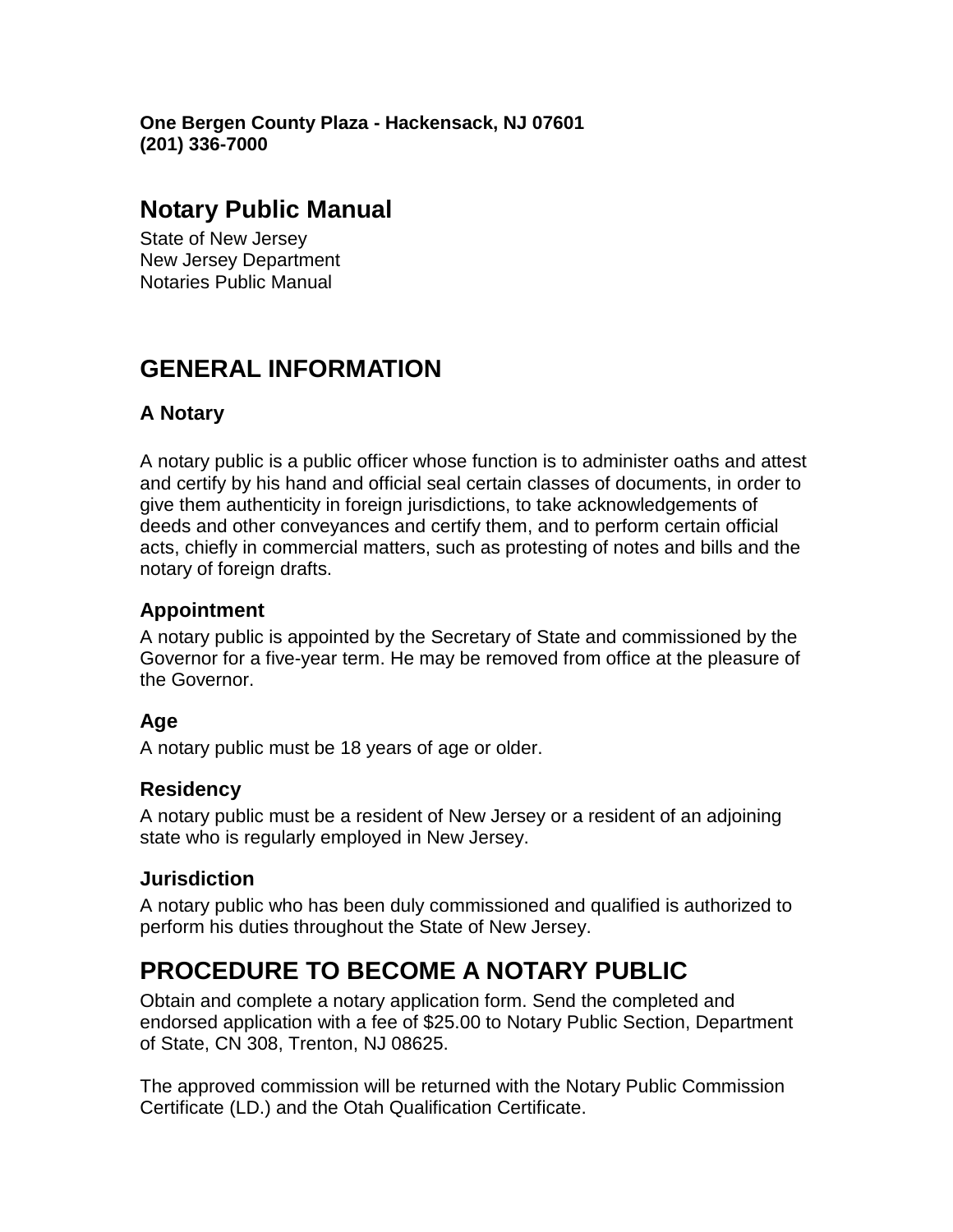You must take the Notary Public Commission Certificate and the Oath Qualification Crtificate to the Clerk of the County in which you live within 90 days of the date of commission. Failure to do so will result in cancellation of appointment.

The County Clerk will administer the Oath and return the certificate to the Department of State for filing.

Re-application: follow same procedure.

#### **Change of Name**

Whenever a notary public adopts a name different from that which he used at the time he was commissioned, prior to signing any document he must notify the Secretary of State and his County Clerk of the change on a form furnished by the Secretary of State.

### **FUNCTIONS OF A NOTARY**

Your commission as Notary Public permits you to do three things only: certify an oath or affidavit, execute an acknowledgement to a deed, mortage or other similar paper, and execute a certificate of protest when a negotiable instrument such as a check or promissory note has not been paid at the time and place designated on the instrument. Always require proper identification. The signature you are notarizing must be written in your presence. Include the date, the statement that the document was sworn and subscribed before you and the date when your commission expires.

Regardless of whether or not you charge for the service, you are prohibited from preparing a legal instrument, advising on the validity of land titles: acting for others in the collection of delinquent bills or claims: appearing in court or other agency as a representative for another person, or giving advice on legal matters.

### **Fees Charged By Notary**

| For Administering an oath or taking an<br>affidavit | $\$0.50$ |
|-----------------------------------------------------|----------|
| For taking Proof of a Deed                          | \$1.00   |
| For taking all acknowledgements                     | \$1.00   |

#### **Charges of the Department of State**

| Notary Public Commission     | \$25.00 |
|------------------------------|---------|
| Change of Name               | \$5.00  |
| Certificate of Good Standing | \$5.00  |
| Duplicate Commission         | \$1.00  |